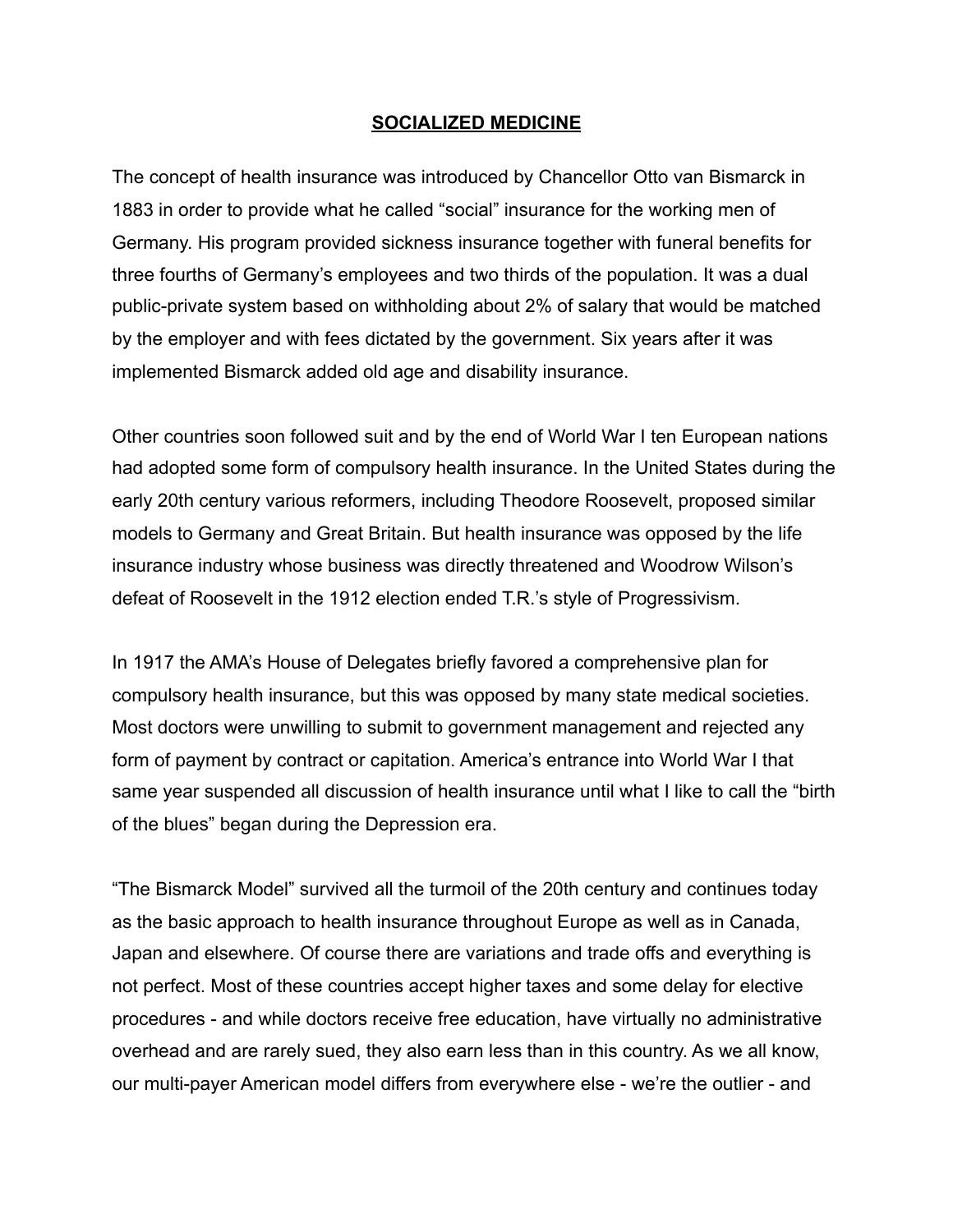whatever the problems may be elsewhere, you almost never hear that citizens of other affluent countries would trade their system for ours. So now let's review how and why we came to and continue to resist what seems so logical and seems to work well elsewhere. I'll begin by describing two individuals whom you've probably never heard of but who had a great deal to say about this back in the 1930s.

On the cover of the January 30,1939 issue of *Time Magazine* was the face of Professor Henry Sigerist of Johns Hopkins above the words "History Spirals toward Socialization." Sigerist, who was considered the world's greatest medical historian and the nation's most widely respected authority on health policy, was no ivory-tower scholar and he definitely had a political agenda. The Professor wanted to use the lessons of history to reform modern medicine and warned doctors against nostalgia for outmoded individualistic ideals which he believed obstructed progress. He maintained that although American medicine was technically brilliant, it was delivered through an irrational and disorganized system that was based on fee-for-service practice. As he said, "It is unworthy of his professional standing for the physician to be forced to express the value of each individual service in terms of money, as if he were a storekeeper. Those whose minds are on riches had better join the stock exchange." Remember this was 1939! (Yogi Berra would call it deja vu all over again.)

Professor Sigerist wrote that as society became more complex, states could no longer leave medicine to the whims of individual doctors but should encourage more structured and collaborative forms of medical care delivery. He emphasized the importance of pooling resources, providing comprehensive services and involving local communities in organizing preventive health care. He admired the efficiency of the state-sponsored German system and argued that socialism is rational and that socialized medicine was "the answer to over-specialization." He was explicit about what he had in mind - here's what he wrote: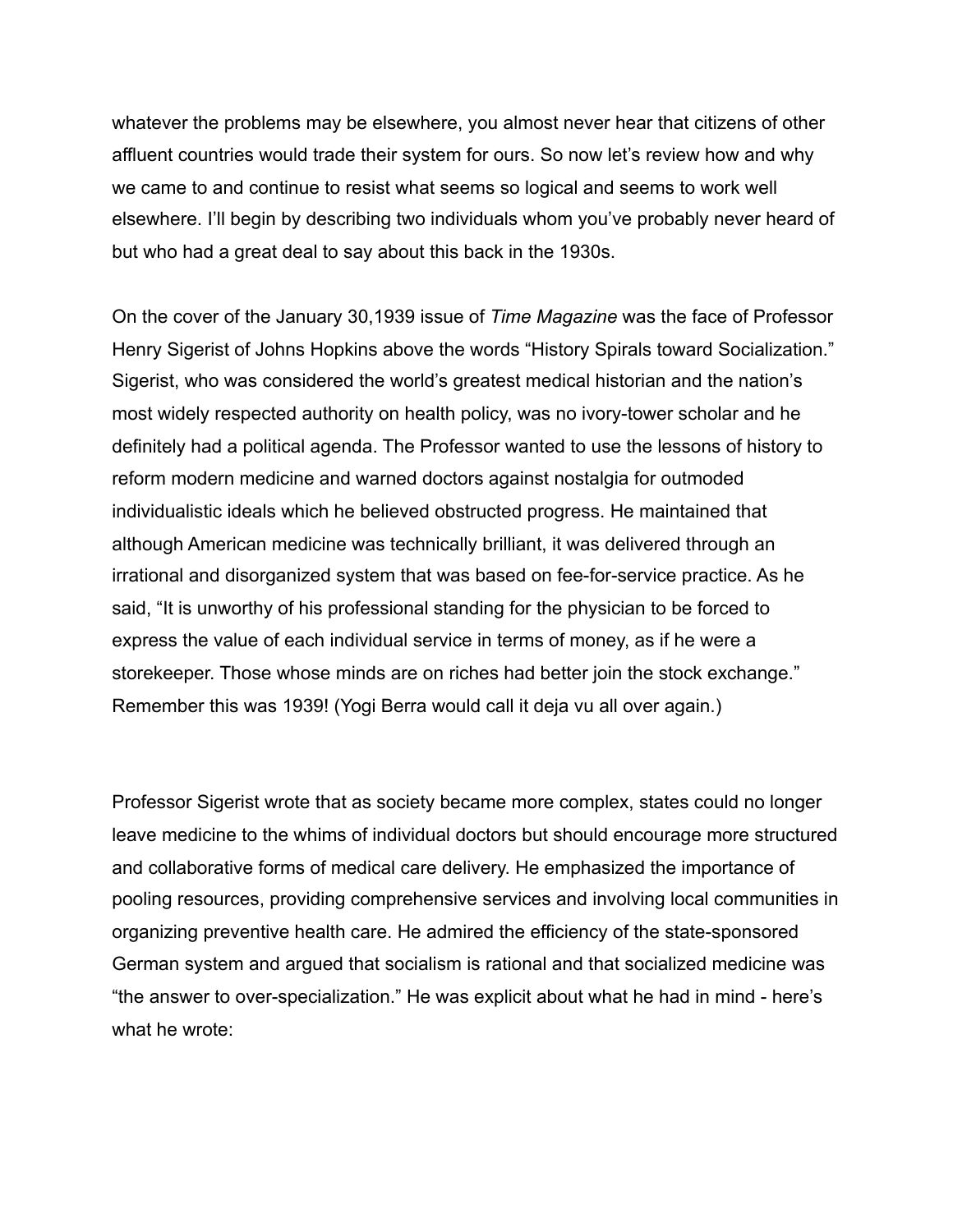*Socialized medicine is a system under which medical care is not sold to the population or given as a matter of charity. Medical care under such a system [is] a function of the state, a public service to which every citizen is entitled. It is a system that allows the practice of preventive medicine on a large scale and makes it possible to apply all resources of medical science unrestrictedly.* 

Henry Sigerist had special praise for the most outspoken advocate of an alternate approach - a dust-bowl physician by the name of Michael Shadid whom the professor described as "a doctor for the people." It was an apt phrase since what befell this paragon of virtue was like an Oklahoma version of Ibsen's *An Enemy of the People -* but in this case it was the local medical society who was undermining the idealistic doctor.

When Michael Shadid arrived in New York City from Lebanon in 1898, he was a penniless sixteen year old who was full of hope and believed in The American Dream. After peddling cheap jewelry for several years, he saved \$5000 which was enough to pay for medical school in St. Louis. After practicing in several small towns in the Mid West and South, in 1923 Dr. Shadid moved to Elk City in rural Oklahoma which was a town of 4,000 inhabitants. He soon found that many of his patients had mortgaged their farms, or lost them, in order to meet doctor and hospital bills. Not only were they not getting the medical services they needed but, in his opinion, the local physicians were taking advantage. As he wrote, "The exorbitant fees charged by many specialists are a disgrace to the tradition of our guild. They indicate an attitude akin to that of the highwayman who demands your money or your life….Sickness and death should be to nobody's advantage. No one should look at them as the hope of his livelihood. An injury to one should be felt an injury to all." Dr. Shadid would later explain that he was "bitten by some filterable virus" which turned him into a reformer.

Like Henry Sigerist, Michael Shadid was an unapologetic socialist reformer, and he proposed a prepaid group plan which would be based on the successful model of farm associations that were "owned by their members and no one else." For \$50 an entire family became a member of the cooperative. The money was used for capital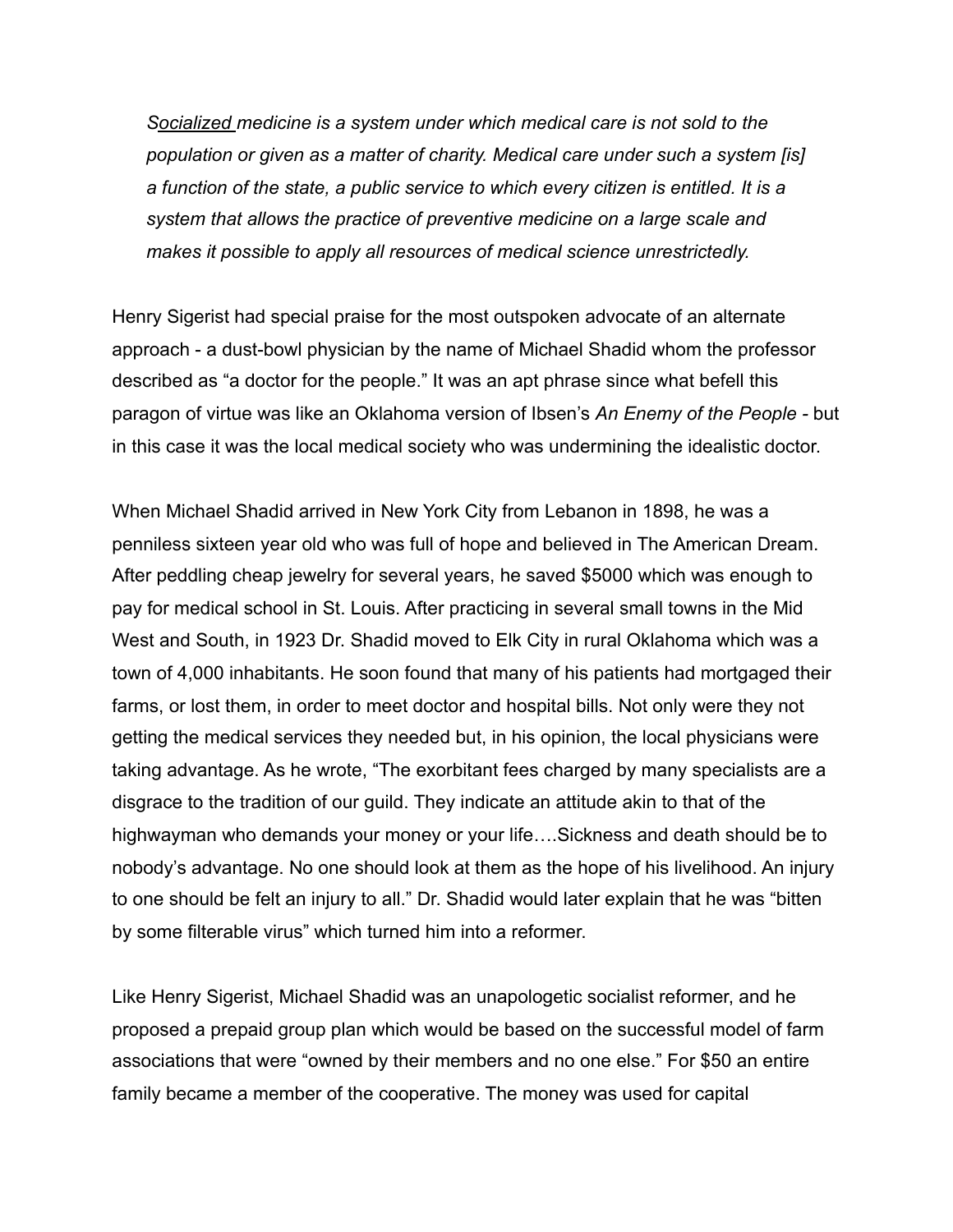expenditures to build a clinic and a small hospital which when it opened in 1931 was the country's first cooperative hospital. Even if they were not stockholders, a single person for \$12 and a family of four or more for \$25 a year could receive full medical care from a small group of salaried physicians with an extra charge of \$2 for every day of hospitalization. Those who didn't want to prepay could pay for specific services. I'll read a little of what Dr. Shadid had to say:

*Cooperative medicine will improve the conditions of the doctors by freeing them from the uncertainties of private practice: the charity cases, the burden of uncollectible debts, the overhead of office and equipment, the waste of time. It will give the doctor a chance for regular hours, the use of all essential facilities, freedom from economic pressures….The people can no longer afford the feefor-service system since the cost of modern diagnosis, treatment surgical operations, hospitalization and specialist consultation has become prohibitive and beyond their means.* 

Remember that was 1931 - how little has changed! The county medical society expelled Dr. Shadid and the state's Board of Medical Examiners tried to revoke his license. He and his staff were refused malpractice insurance and the Oklahoma medical society introduced a bill in the legislature to ban all medical cooperatives -- however, the Farmer's Union was too powerful and the bill was defeated. Michael Shadid was subjected to malicious rumors; he was accused of charlatanism and violation of medical ethics. He was called a "Communist Turk," "a rug peddler," a "fifth columnist," an "atheist," a "chronic drunkard," a father of a daughter that he drowned "because she married an American." Checks were forged to tie him to the Communist Party. In the dedication of his second autobiography *Crusading Doctor. My Fight for Cooperative Medicine* (1956) Dr. Shadid remained bitter:

*This book is dedicated to those medical practitioners who have dared to break through the barriers of decaying medical tradition and dogma, and have suffered persecution and ostracism so that the way might be cleared to wider*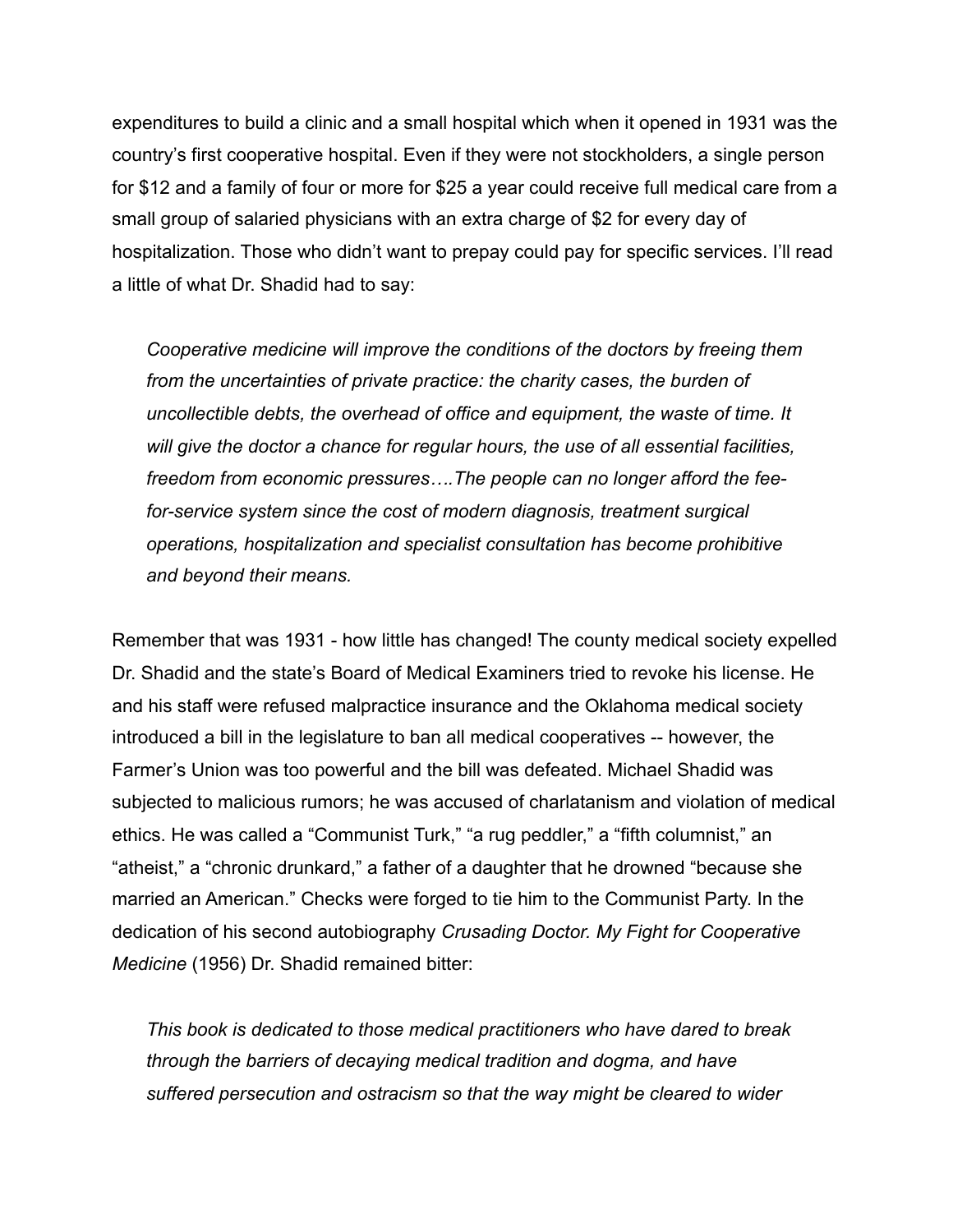*opportunities for knowledge, truth, and service, to themselves, to the public, and to the profession.* 

The Oklahoma program was followed during the 1930s by similar cooperatives in the Dakotas and other western states as part of New Deal efforts to assist rural communities. And Dr. Shadid's Elk City project was a prototype of later cooperatives such as Kaiser Permanente in California and the Health Insurance Plan (HIP) of Greater New York.

Although membership in health cooperatives was strictly voluntary, organized medicine considered them to be the first step down a slippery slope. An editorial in the *Journal of the Medical Society of New Jersey*, titled "Dictatorship in Medical Policies," said that "the promoters of the federalization of our social and economic life in any phase, ride the advancing crest of a great wave of dictatorship which dashes upon the shore and soon retreats leaving destruction behind." At the AMA's annual meeting in 1937 the New York delegation introduced a resolution for "The Development of a National Health Program" which proposed using federal funds to support medical education and research. But it noted that "compulsory health insurance does not offer a satisfactory solution…and [we] repeat our objections to its enactment in this country."

Of course, those doctors were concerned with their own practices, but what about hospitals? During the Depression they were in financial peril. In 1929 Baylor's nearly bankrupt University Hospital enrolled nearly 2,000 Dallas schoolteachers in a prepaid plan which provided a steady stream of income - soon other hospitals and communities developed collaborative plans which eventually combined under the auspices of the American Hospital Association under the name Blue Cross. Blue Cross marketeers preached that national health insurance was unnecessary, private insurance was preferable and health care was a personal responsibility best left to the marketplace that was "The American Way." In 1935 Nyack Hospital joined one hundred other hospitals in the Metropolitan area in what was promoted as the "Three Cents a Day Plan" (90 cents/month = \$10/year.)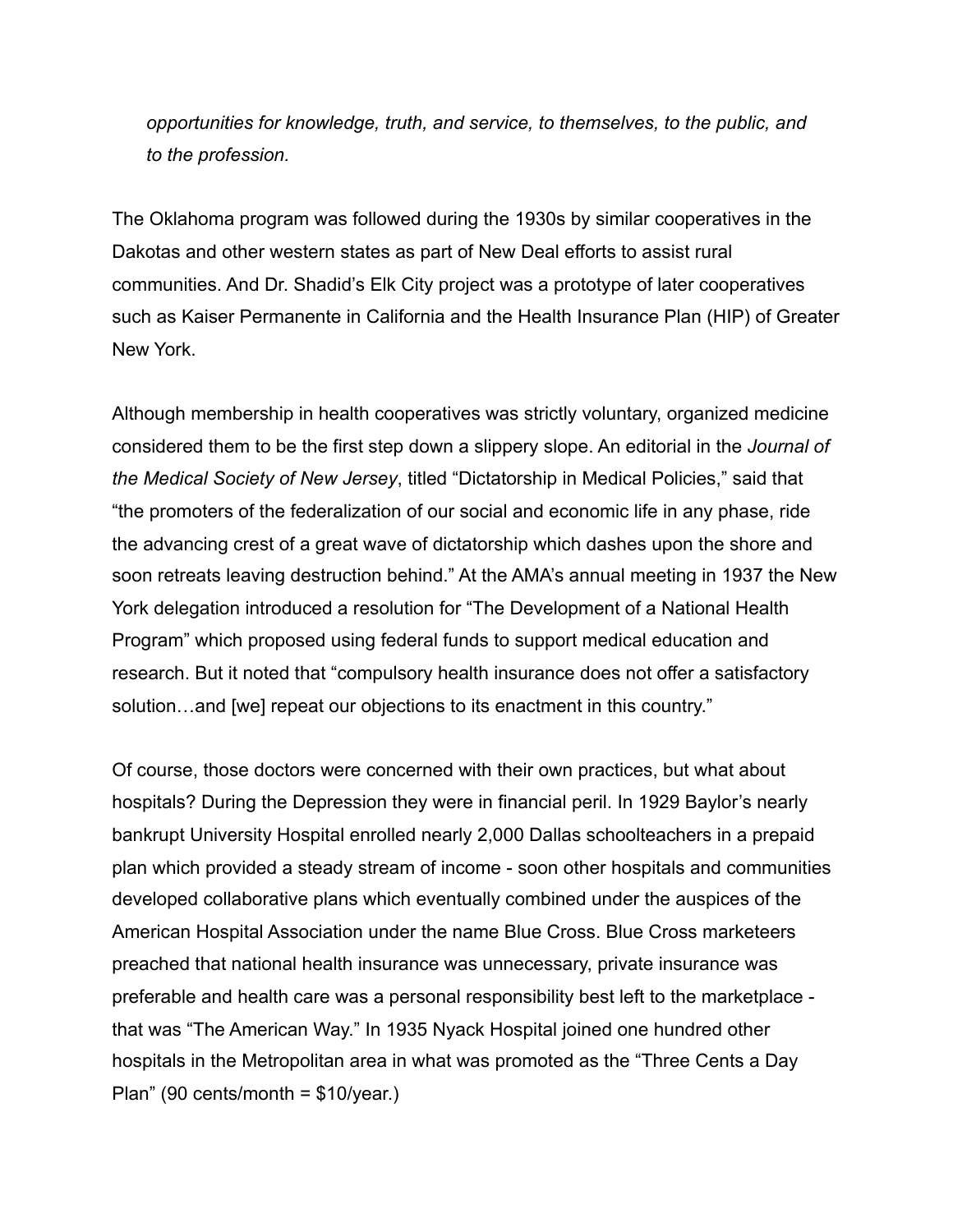The AMA slowly came around to supporting *voluntary* group prepayment for hospitals, at least in principle, but many doctors feared that hospitals would move into the realm of controlling their practices - or even worse, that the government would. Some medical societies formed their own plans to cover doctor bills using the name Blue Shield and eventually Blue Cross and Blue Shield merged.

A Gallup poll in January 1939 found that some 25 million Americans would be willing to pay **three dollars a month** for complete medical and hospital care, but when *Modern Medicine* polled some 16,000 physicians only about half supported the use of public funds to provide medical care for low income groups. In order to maintain the status quo industry spokesmen proposed limiting the size of medical school classes, establishing tighter licensure and certification requirements and limiting immigration of foreign physicians (at a time when so many were desperately trying to escape Nazi Germany.) The rural cooperative movement was hindered by the power of organized medicine which controlled hospital appointments, could deny admitting privileges to rebellious physicians and therefore deprive their patients of hospital care.

In 1939 New York's Senator Robert Wagner led another push for national health insurance as an amendment to the Social Security Act. He supported a national health program to be funded by federal grants-in-aid to states which were given broad discretion and could choose not to participate (like with "Obamacare"). FDR gave tepid support, but Henry Sigerist said that it didn't go far enough. When the first bill failed, it was modified in 1943 and became known as the Wagner-Murray-Dingel Bill. It called for compulsory national health insurance with a payroll tax that would cover physician's fees subject to limitations set by the federal government. Opposition was scathing, there was flagrant red-baiting and although the bill was reintroduced every session for the next 14 years, it never passed.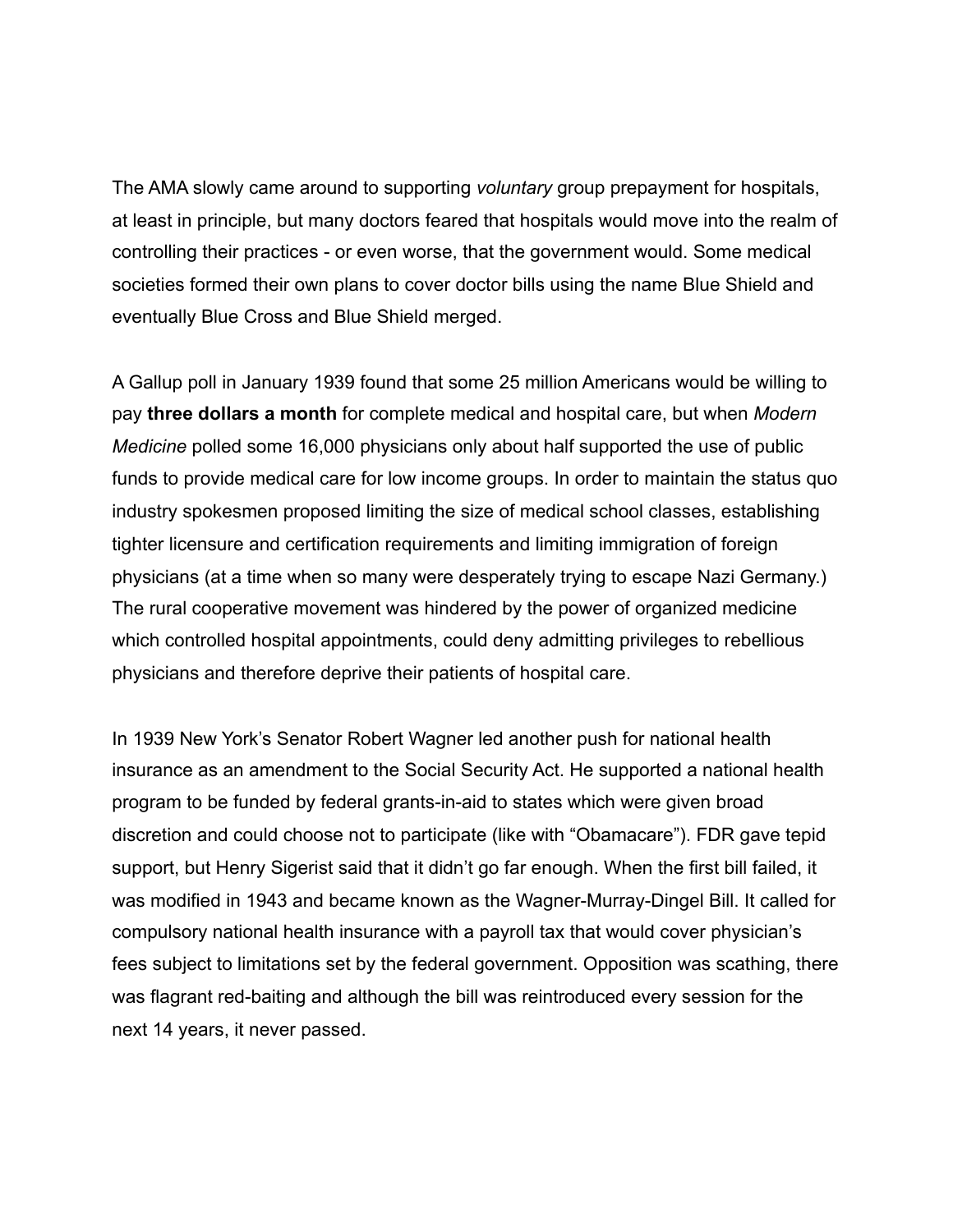In tme the AMA reluctantly concluded that insurance was less onerous than the alternatives and, led by the surgeons, medical leaders began to change their minds about reimbursement for doctors. State and local medical societies were encouraged to establish plans in order to ward off National Health Insurance and in 1946 these combined to become Blue Shield. It did not provide for preventive medical services and was based on the fee-for-service model. Enabling legislation passed which, like for Blue Cross, allowed Blue Shield plans to be tax-exempt and free from usual provisions of insurance laws.

Because of the bitter opposition of organized medicine, FDR concluded that health insurance was an issue best avoided when he was planning the reforms of the New Deal (although the Social Security Act of 1935 did provide federal grants to the states for public health service programs.) The esteemed surgeon Harvey Cushing wrote to the President that national health insurance would "lead to the deterioration of the doctor, the demoralization of his professional code and the placing of the profession under a bureaucracy." Secretary of Labor Francis Perkins was the most vocal proponent of universal health care and she continued to pursue the matter with the President, but the nation's mood had changed and Roosevelt no longer was willing to risk political capital on domestic programs; moreover, people were less inclined to seek government aid than they had been in 1934. In fact, during Roosevelt's second term the economy was starting to mobilize for war, unemployment was down and some employers were providing private health coverage for people who were relatively young and healthy. Still at risk were sick people who lost their jobs or old people who became unemployable.

The reform campaign toward universal health insurance petered out with the start of World War II. As late as 1943 FDR still was lamenting "We can't go up against the state medical societies; we just can't do it" but he suggested that after the war the matter would be revisited – of course he ran out of time.

Whereas Roosevelt chose not to pursue universal health care, Harry Truman was totally committed. In April 1946 he proposed a single program that would include all classes,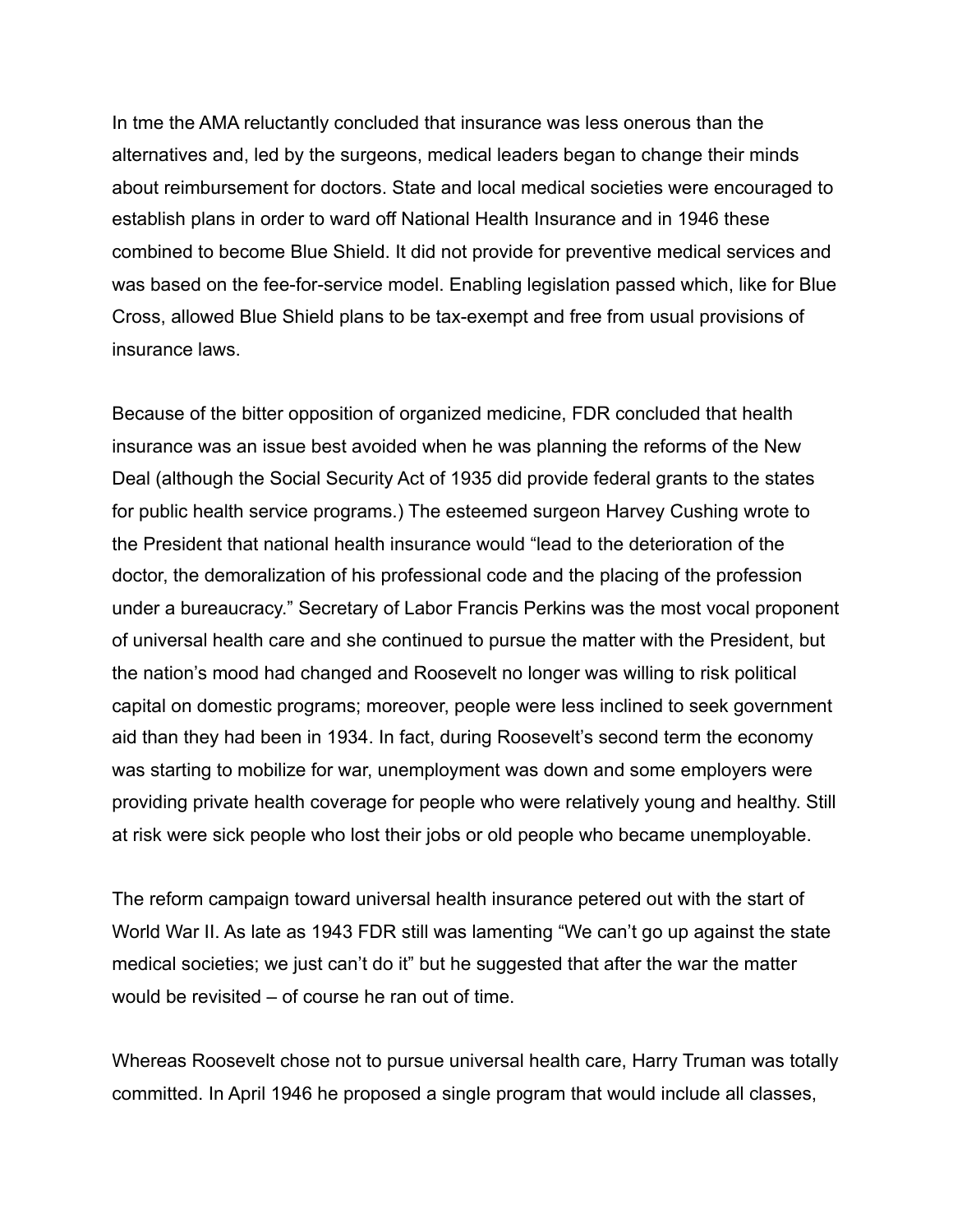insisted that it was *not* socialized medicine and that "we can afford to spend more for health." (At the time medical costs absorbed 4% of GNP; today it is over 16%.) Truman's words of more than six decades ago are particularly informative in light of the current controversy over health insurance. He got the same reaction as did Bernie Sanders when he proposed "Medicare For All" in September 2017. This is extracted from Truman's message to Congress in May, 1947:

*National health insurance is the most effective way to meet the Nation's health needs…..Although the individual or small groups of individuals cannot successfully or economically plan to meet the cost of illness, large groups of people can do so. If the financial risk is spread among all our people, no one person is overburdened. More important, if the cost is spread in this manner more persons can see their doctors, and will see them earlier. This goal can only be reached through a national medical-insurance program, under which all people who are covered by an insurance fund are entitled to necessary medical, hospital and related services…..The total health program which I have proposed is crucial to our national welfare [and] the heart of the program is national health insurance. Until it is part of our national fabric, we shall be wasting our most precious national resource and shall be perpetuating unnecessary misery and human suffering.* 

Truman's call for a single comprehensive plan that would cover all ages and classes became enmeshed in Cold War politics – once again "socialized medicine" became a symbolic issue in the growing crusade against Communist influence in America. The AMA claimed that the Truman plan would make slaves out of doctors and in 1949 they used Sir Luke Filde's famous painting *The Doctor* as a ploy to suggest the dangers of impersonal government sponsored medicine. Spending roughly \$1.5 million a year on lobbying, they distributed hundreds of thousands of posters, brochures, billboards and direct mailings with the accompanying slogan "Keep Politics Out of This Picture." The obvious implication was that the best features of American medicine would be violated if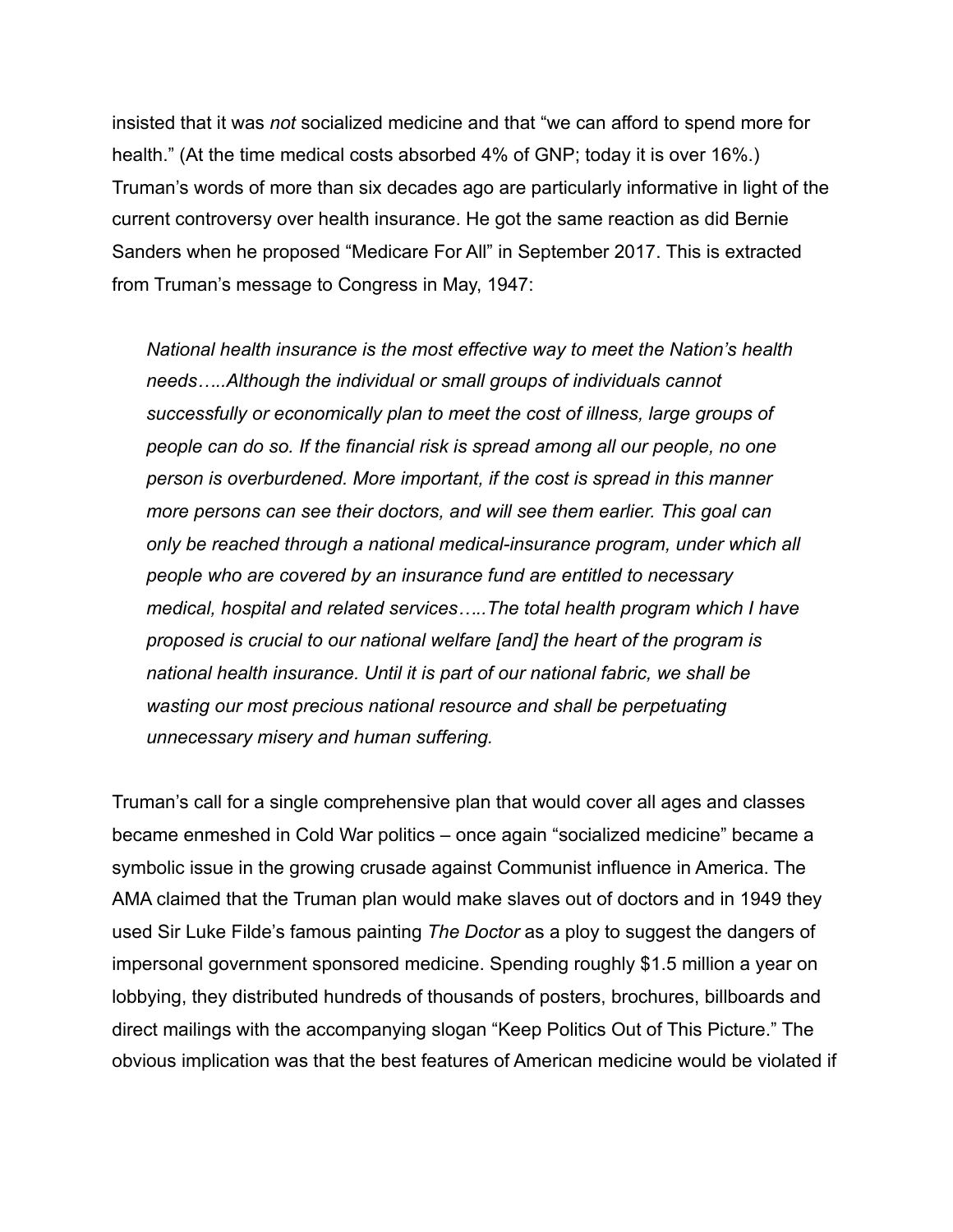the United States followed the European model. The campaign was enormously effective and Truman's proposal died in congressional committee. But he didn't give up.

Next he proposed a scaled back program to cover only people over age 65 but he had no more success than before. Later with John Kennedy's victory this was revived in modified form. One of his advisers declared that the AMA "subverted the will of the majority [with] methods of vilification and intimidation of anyone who does not agree with their position." But conservative opposition was adamant. In 1961 the actor Ronald Reagan, acting as spokesman for the AMA in a ten minute recording warned, "If you don't [reject national health care], this program, I promise you, will pass as surely as the sun will come up tomorrow. And behind it will come other federal programs that will invade every other area of freedom as we have known it in this country. Until one day… we will awake to find that we have socialism."

But with Lyndon Johnson's landslide victory over Barry Goldwater, a Democratic majority was swept into Congress and health care became a centerpiece of "Great Society" reforms. The AMA redoubled its efforts but now the political cards were stacked against them. By then private Blue Cross plans were operating in all states and membership nationwide was more than 60 million which was approximately one third of the total population. Most people also were enrolled in a companion Blue Shield Plan. But national health expenditures had risen to \$39 billion, ten times more than in 1940.

In 1965 at a stormy session of the AMA convention, many leaders called for pragmatism but hold-outs accused them of "appeasement" or "surrender" – of leading them like sheep into "involuntary servitude." But despite their opposition, the Medicare bill passed. It was thirteen years since Truman's proposed revision and Johnson said that the country was finally harvesting "the seeds of compassion and duty" that his predecessor had sewn. President Johnson flew to Independence, Missouri to sign the bill in the presence of Harry Truman.